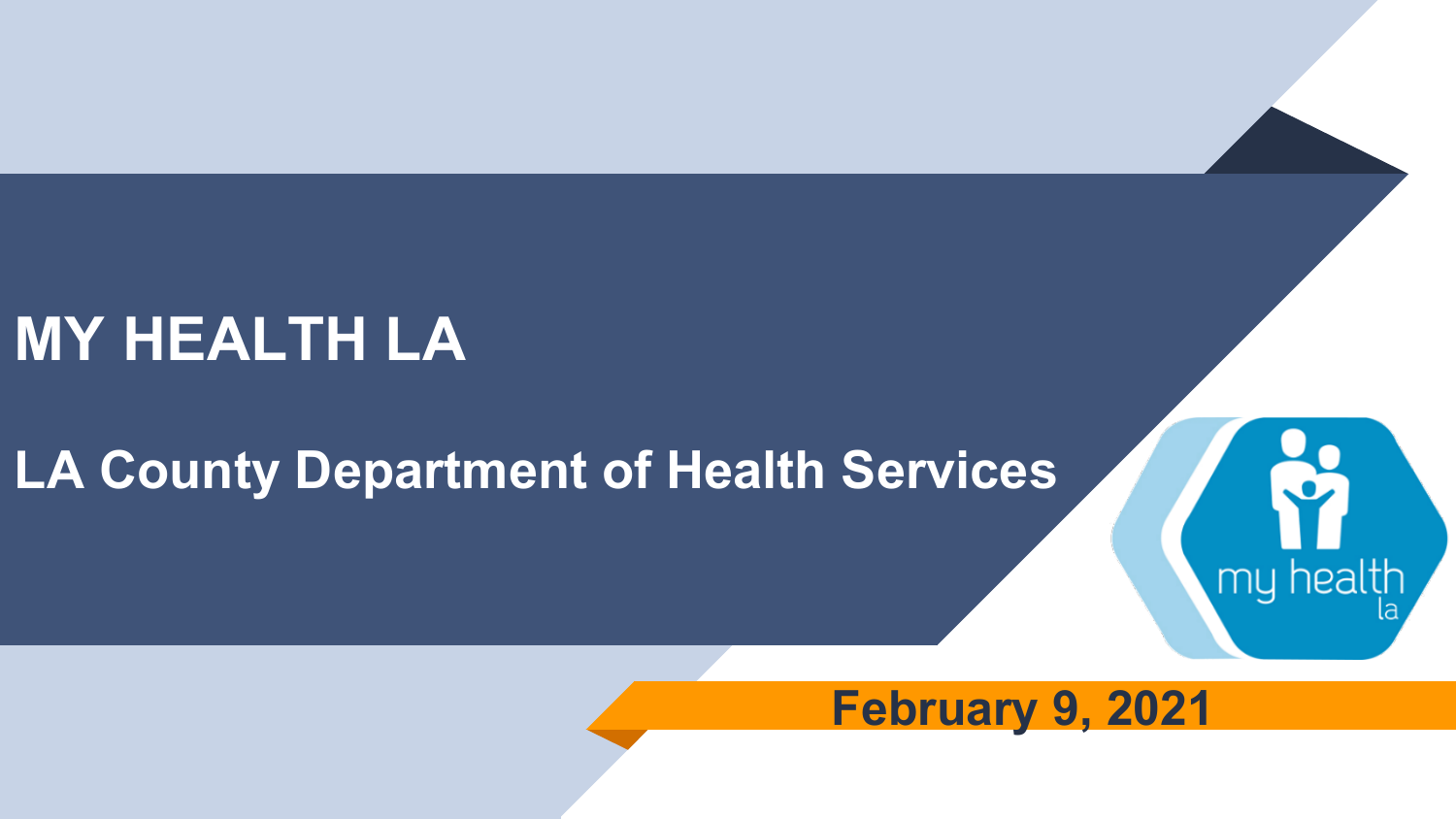

- **Primary care program funded by LA County.**
- **Not health insurance.**
- 52 contracted Community Partner clinics.
- 200 sites across LA County.



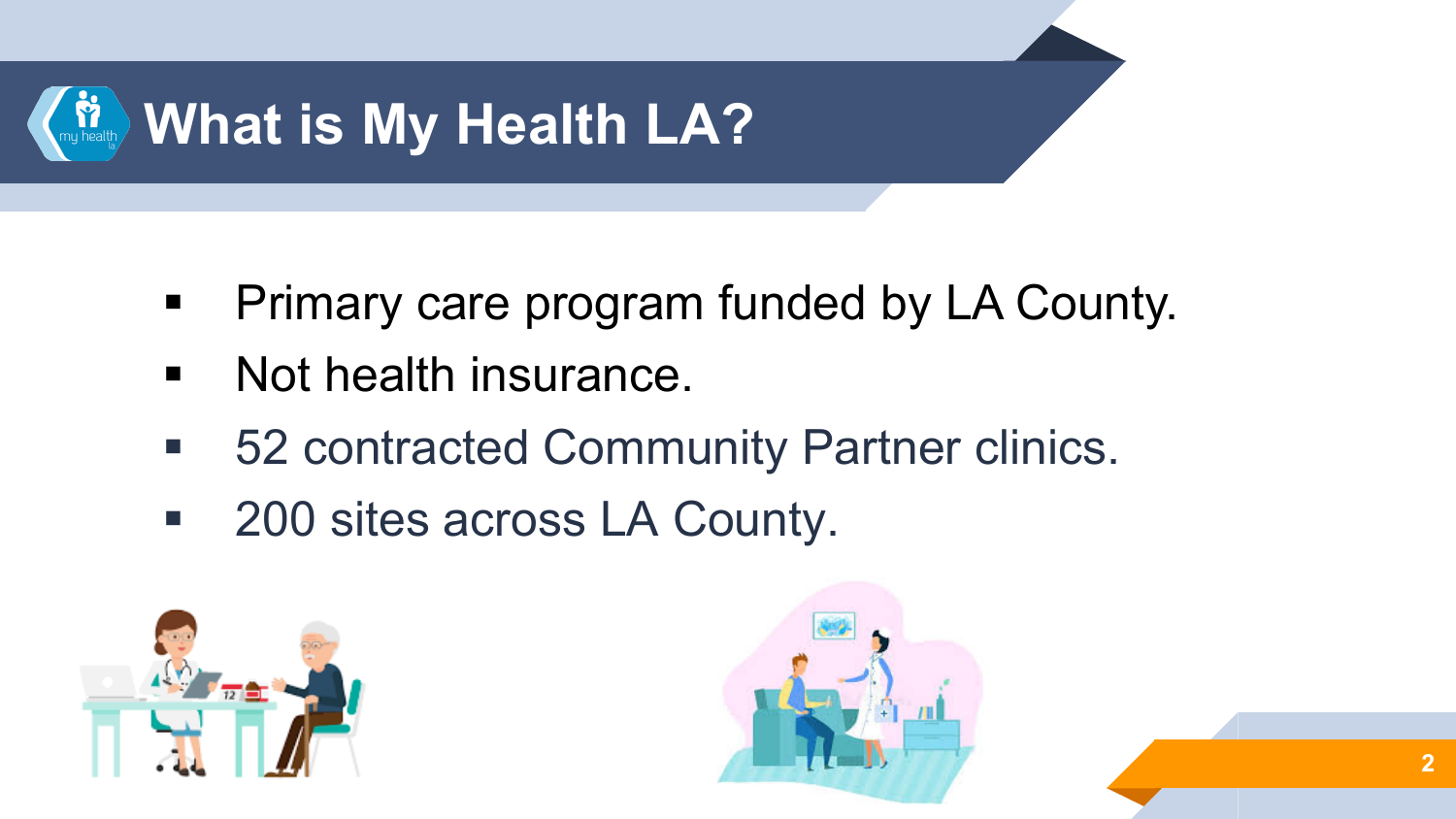







#### **PREVENTIVE** HEALTH CARE

#### MEDICATIONS SPECIALTY, URGENT AND EMERGENCY CARE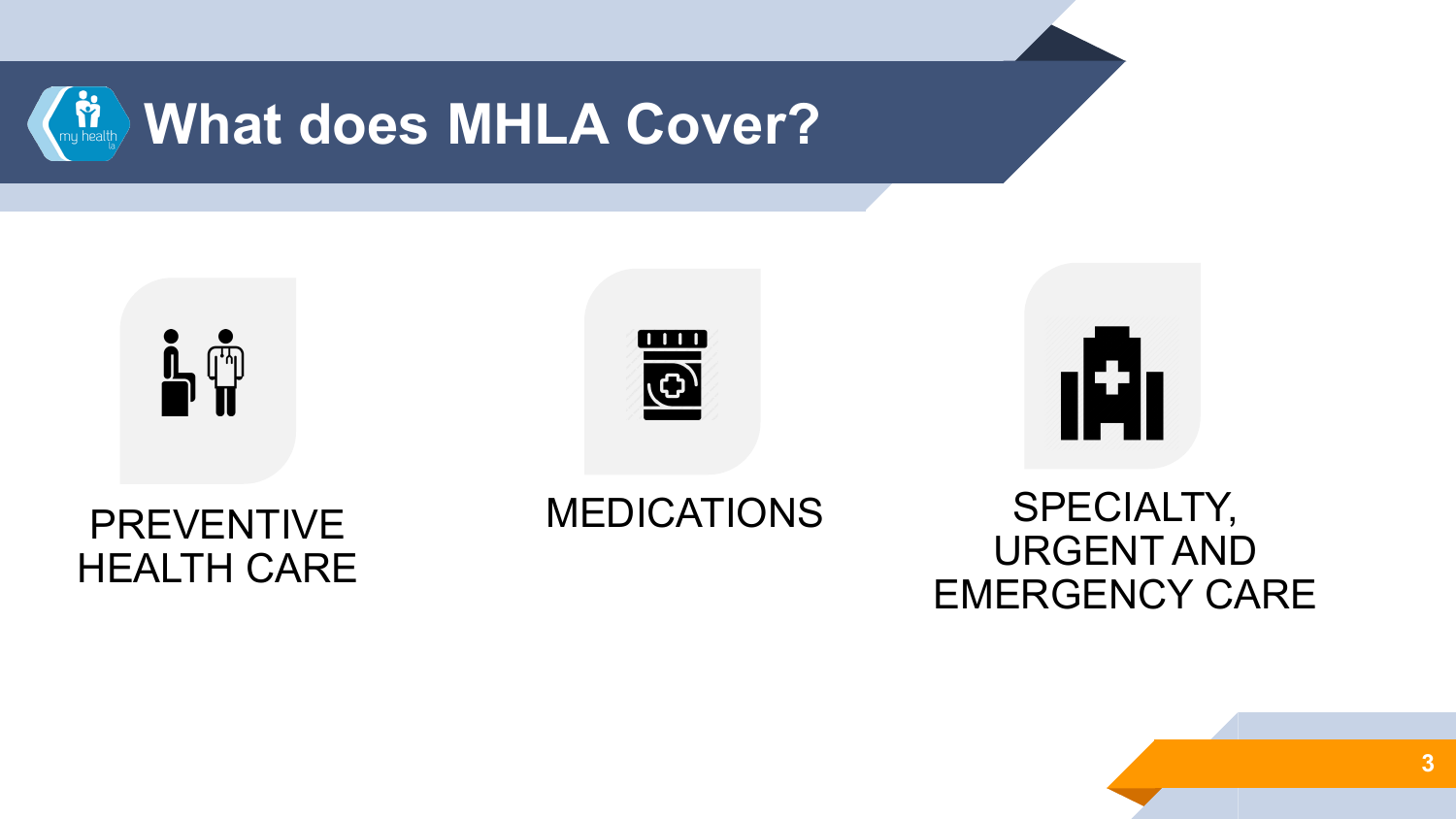

Dental care is not a "benefit" under the MHLA program. However, some clinics do offer dental services. If they do, MHLA participants may get free dental services, depending on availability.

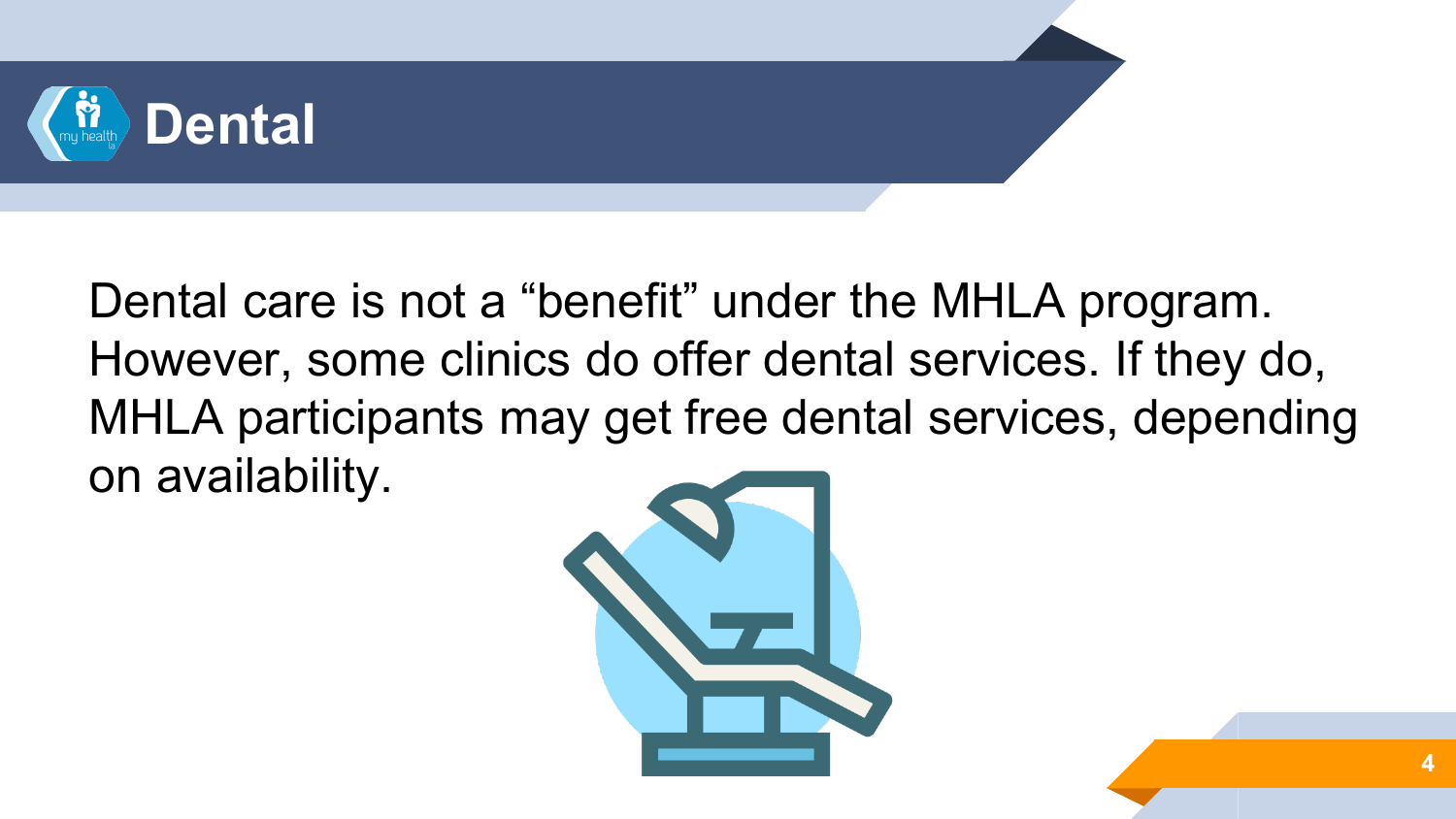

- 
- Participants have prescriptions filled at their dispensary or pharmacy, or a retail pharmacy in the MHLA Pharmacy Network.
- 800+ pharmacies.
- Some patients can have the medication(s) mailed to home or clinic.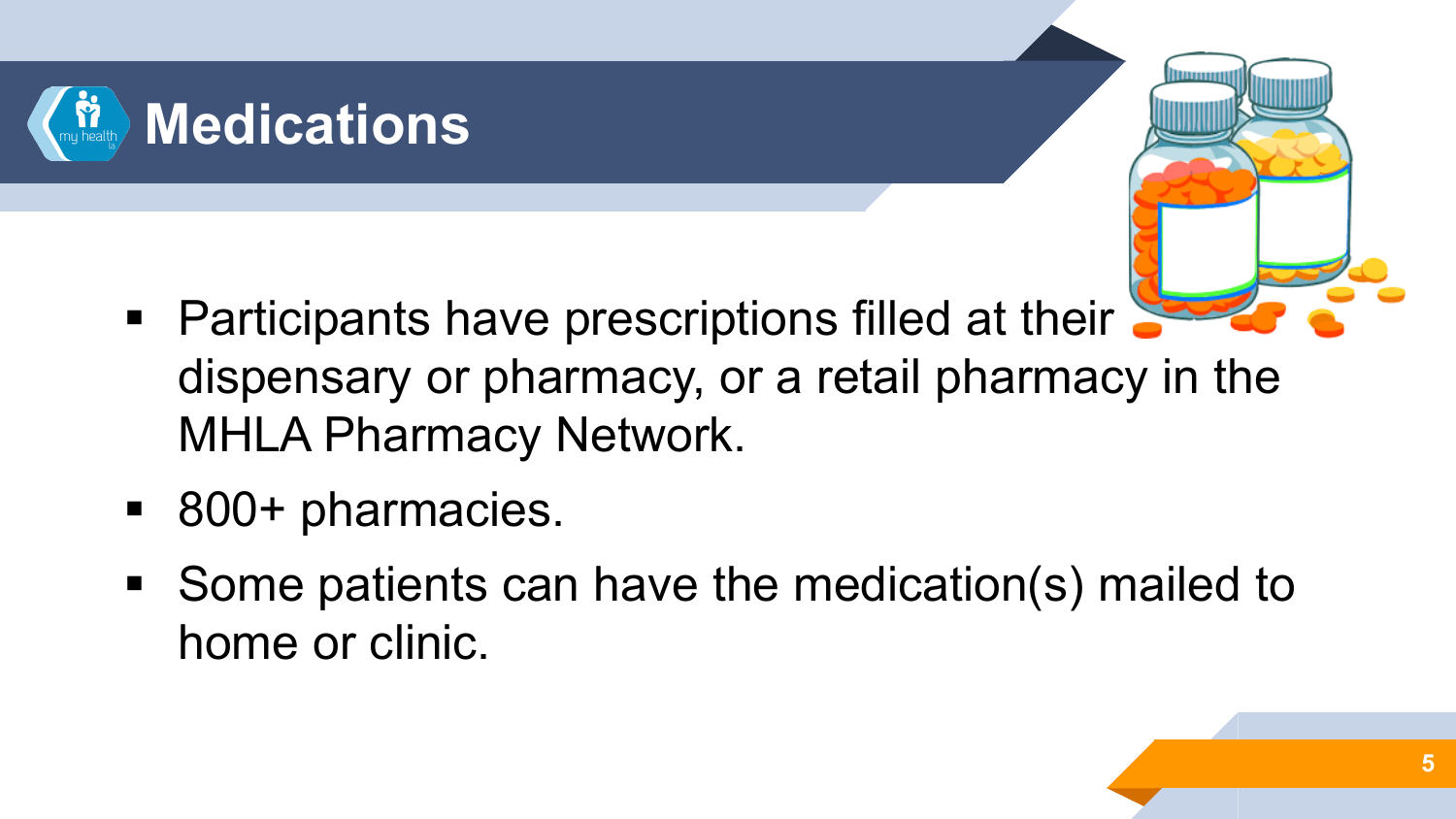



Uninsured and not eligible for public insurance



LA County Residents



Age 26 or older



Income at/below 138% of FPL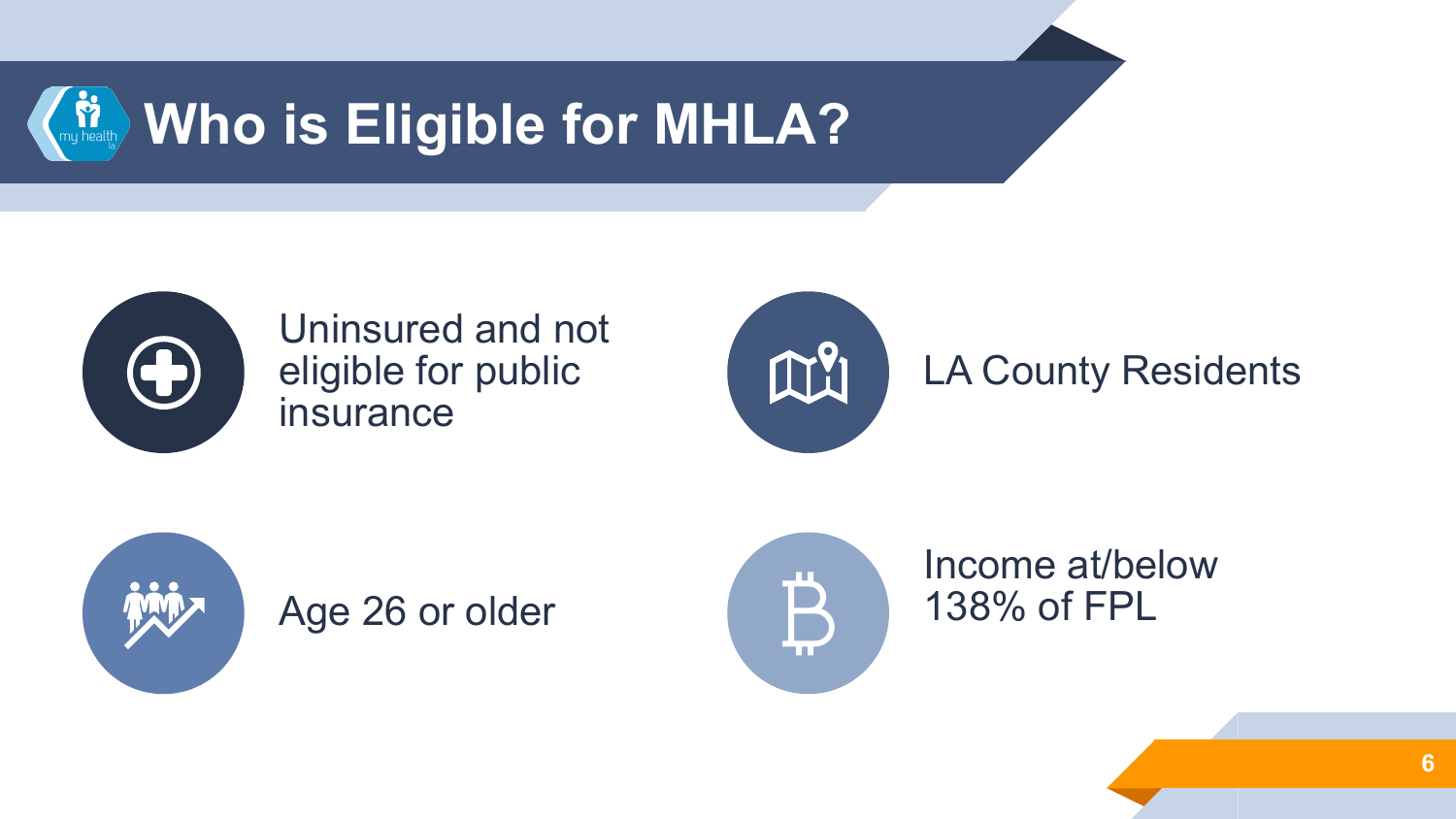

- **About 130,000 participants.**
- County's web-based eligibility and enrollment system called One-e-App.
	- A person is enrolled in MHLA as soon as the application is completed in One-e-App – same day approval.
		- Personal information is not used for immigration purposes – only for determining eligibility.
		- There is no cost to apply for MHLA, or to re-apply.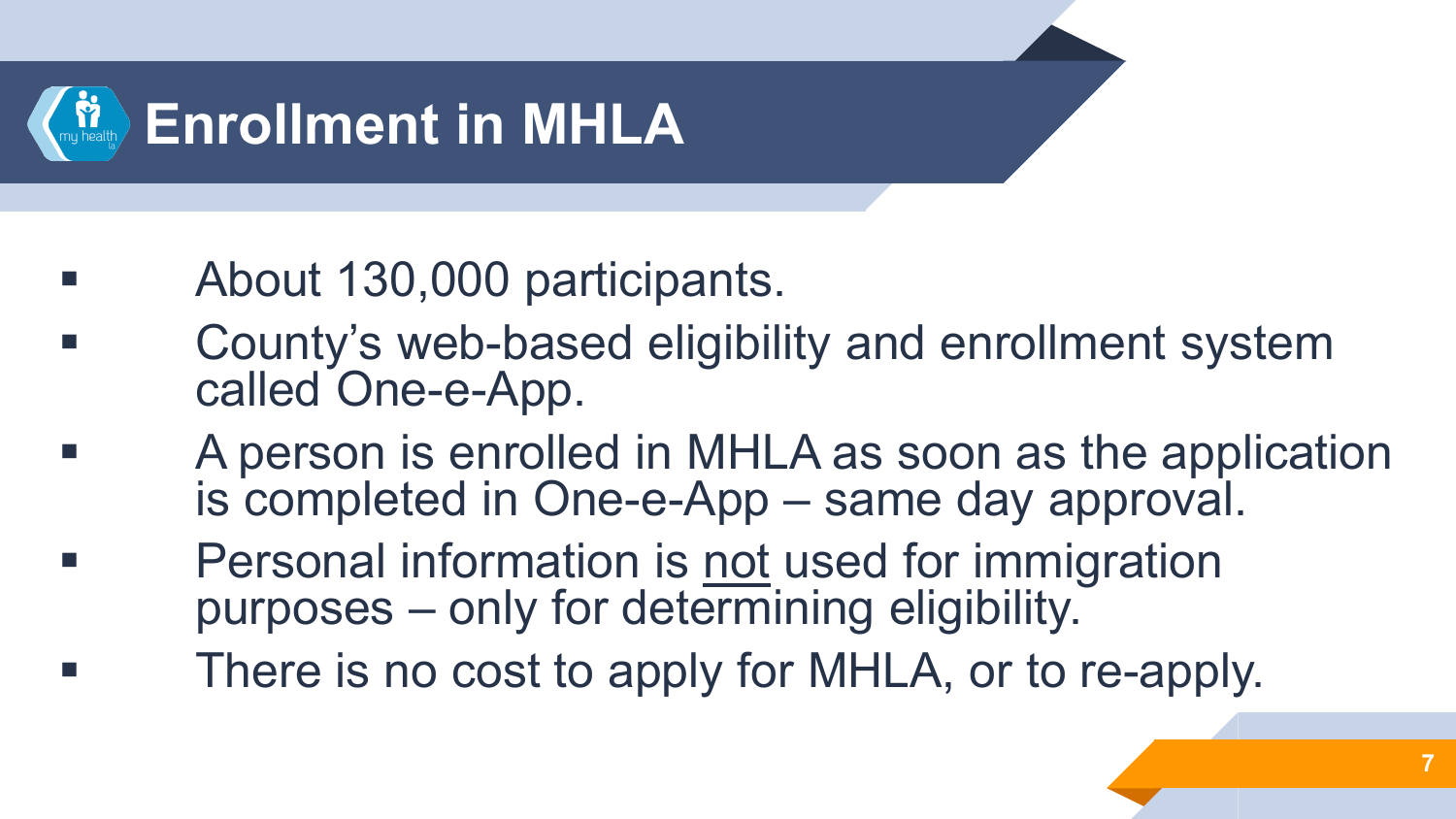## **MHLA Medical Homes and Renewals**



A Medical Home is the clinic where a participant receives all of their primary and preventative care.



MHLA Participants select a Medical Home when they enroll and keep their medical home for 12 months.



Participants must renew their MHLA at the end of the 12 months and can change their clinic at that time.



A participant can also change their medical home if they move or have a life changing event and need a new clinic.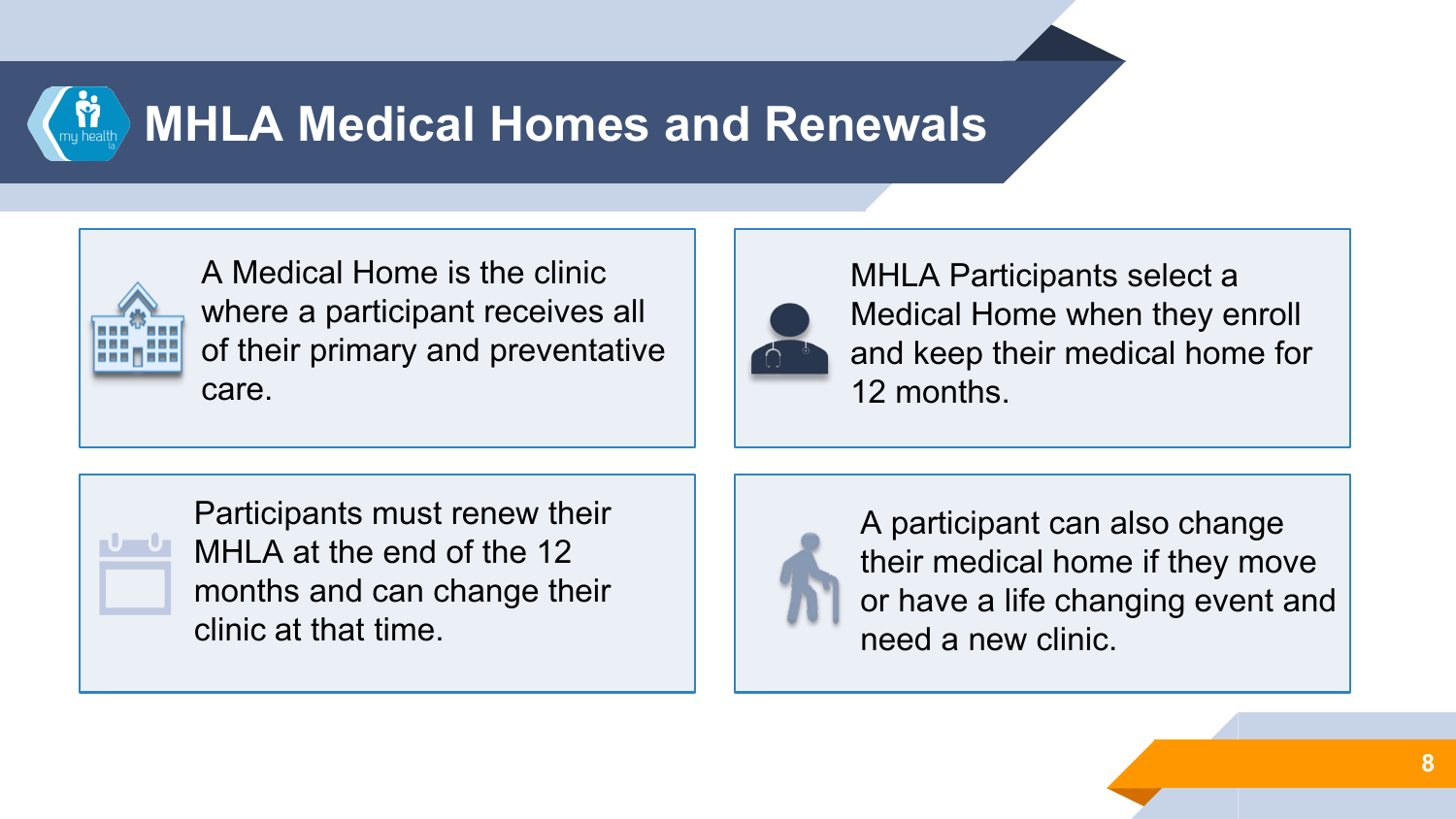



- The card should be presented at the medical home.
- **Participants keep the same card, even** after renewal.
- Participants get a new ID card when they change medical homes.
- Participants should call Member Services for lost or stolen ID cards.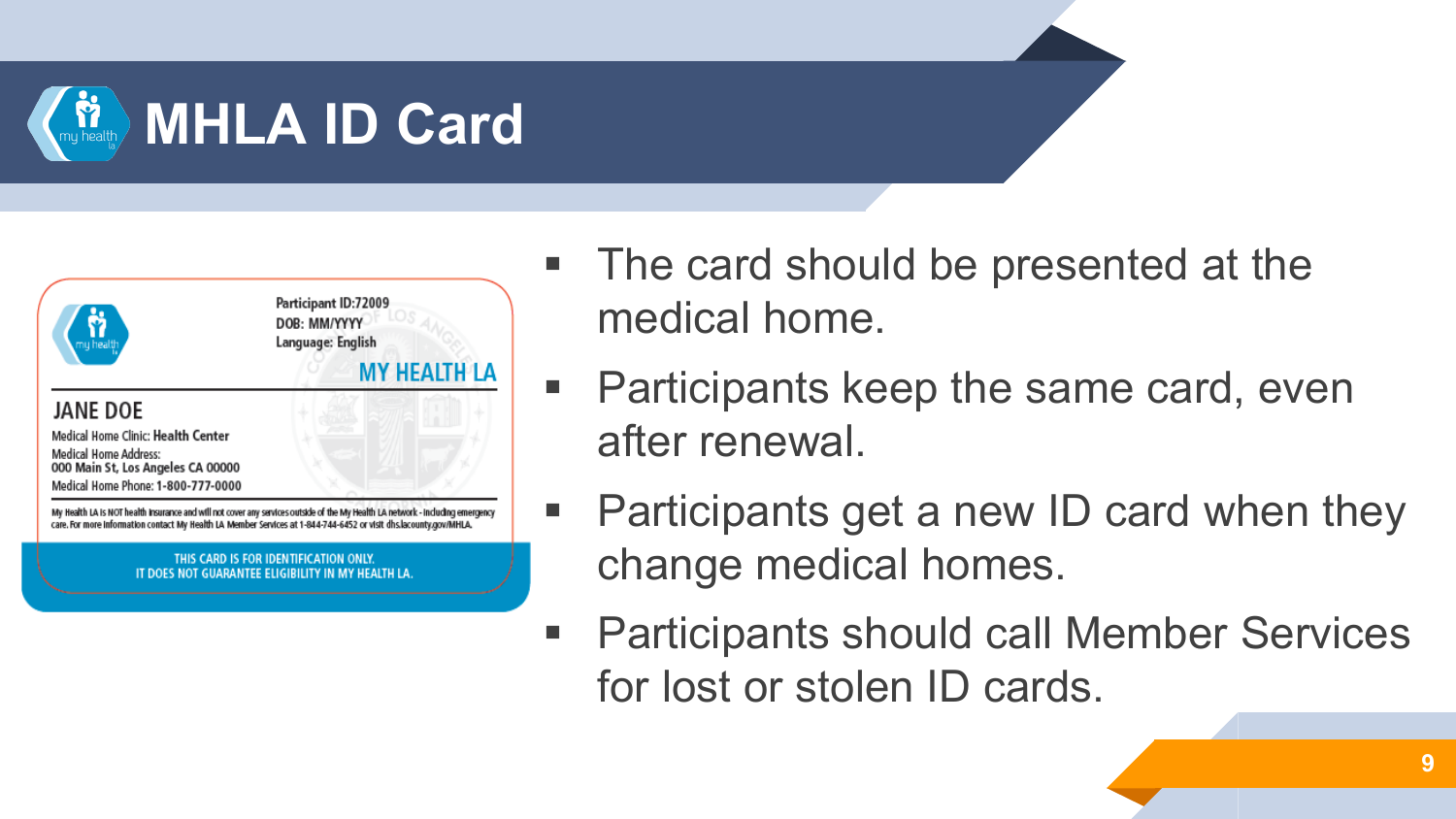



### My Health LA (MHLA)

My Health LA is a no-cost health care program for lowincome individuals who live in Los Angeles County. Participants must be 26 or older and unable to get health insurance.

> Learn More

### **<http://dhs.lacounty.gov/MHLA> <sup>10</sup>**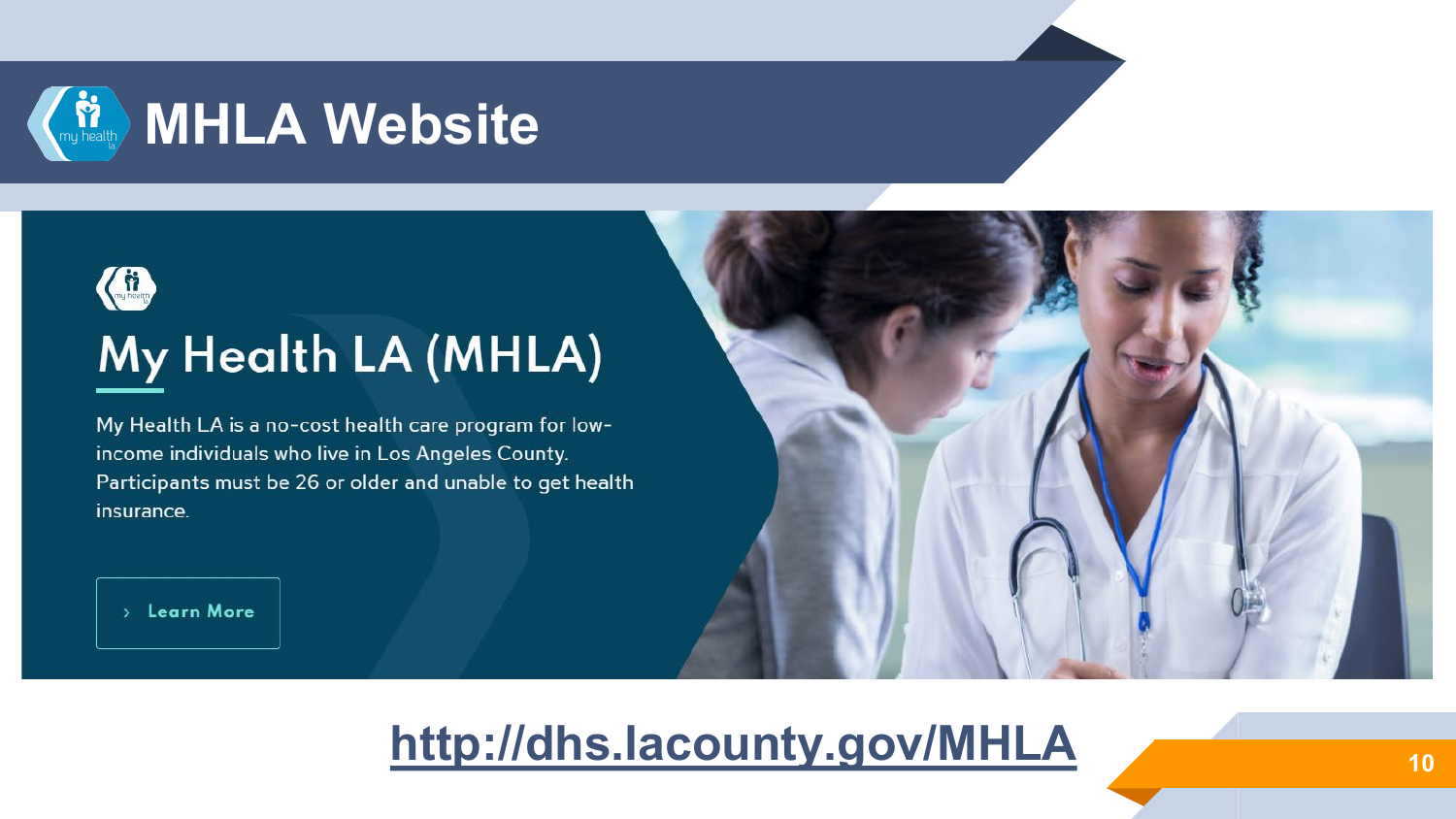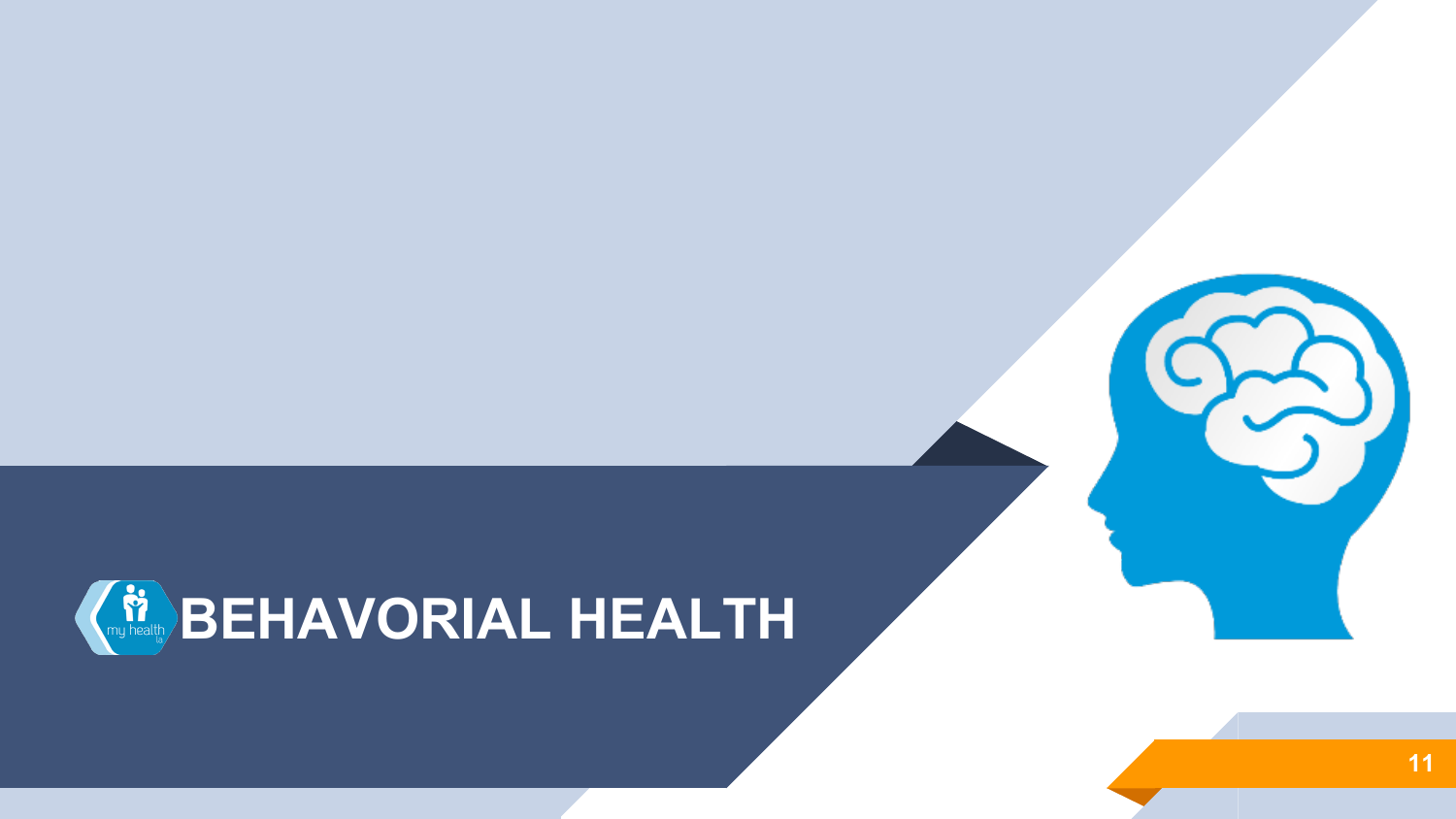

- **Mental health prevention services at the clinics.**
- **Mental health treatment provided at:** 
	- MHLA Medical Home Clinic: Generally for "lower level" mental health issues/depression managed at the primary care level.
	- DMH or DMH Contracted Clinic: Generally for emergency mental health, severely and persistently mentally ill. Through ACCESS Line: 1-800-854-7771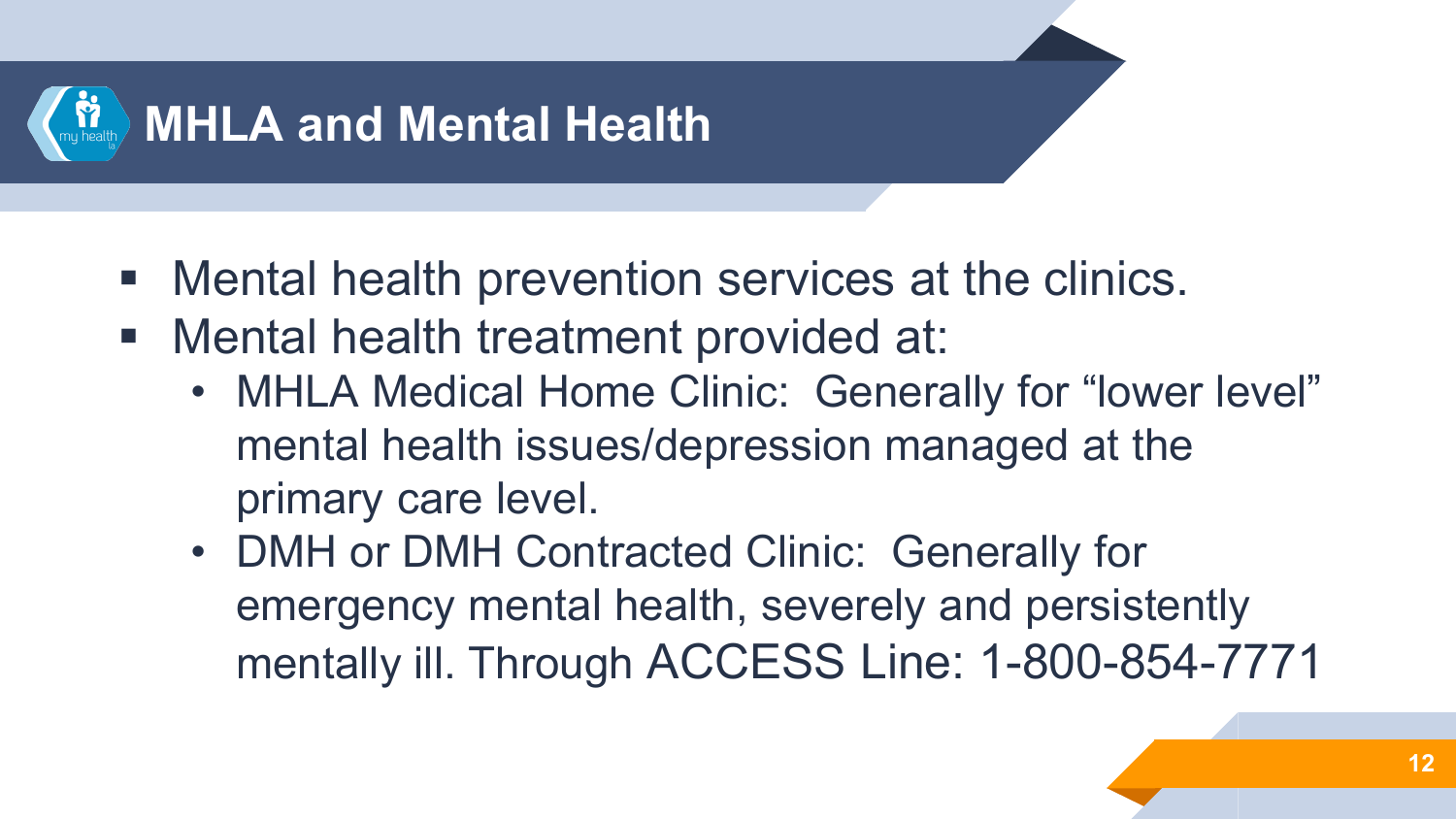

- DMH's many different types of mental health treatment services are provided free of charge or at low cost.
	- Individual Therapy
	- Family Therapy (children services)
	- Group Therapy
	- Psychiatry/Medication Support
	- Case Management
	- Parenting Education (children services)
	- Intensive mental health services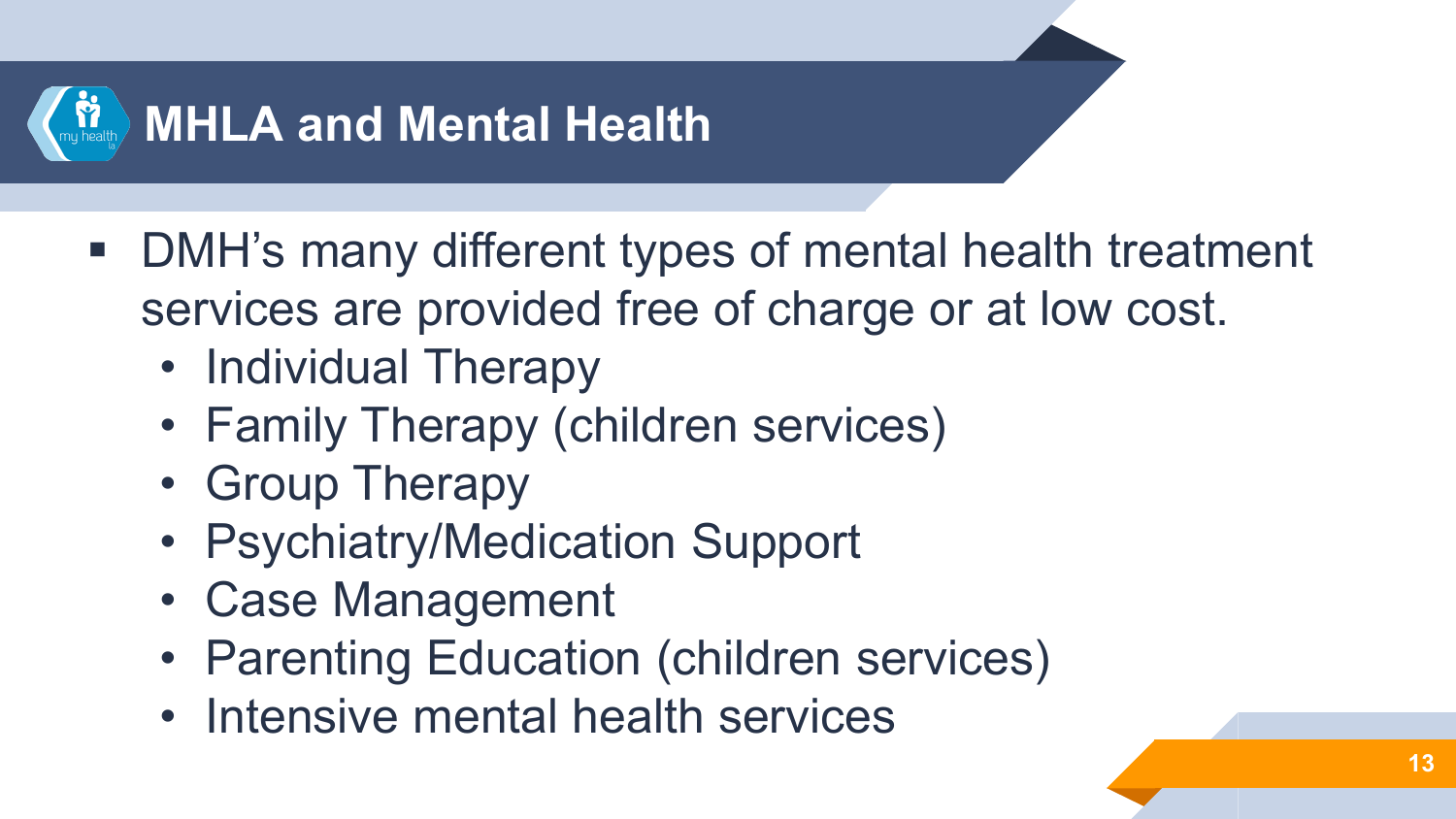

- MHLA participants can receive SUD treatment for free.
- There are four ways MHLA participants can obtain SUD treatment services:
	- By calling Substance Abuse Service Helpline (SASH) at 1- 844-804-7500 or use the visit
	- By visiting the Service and Bed Availability Tool (SBAT) http://sapccis.ph.lacounty.gov/sbat/
	- By referring to SAPC provider directly.
	- By receiving SUD services by the clinic.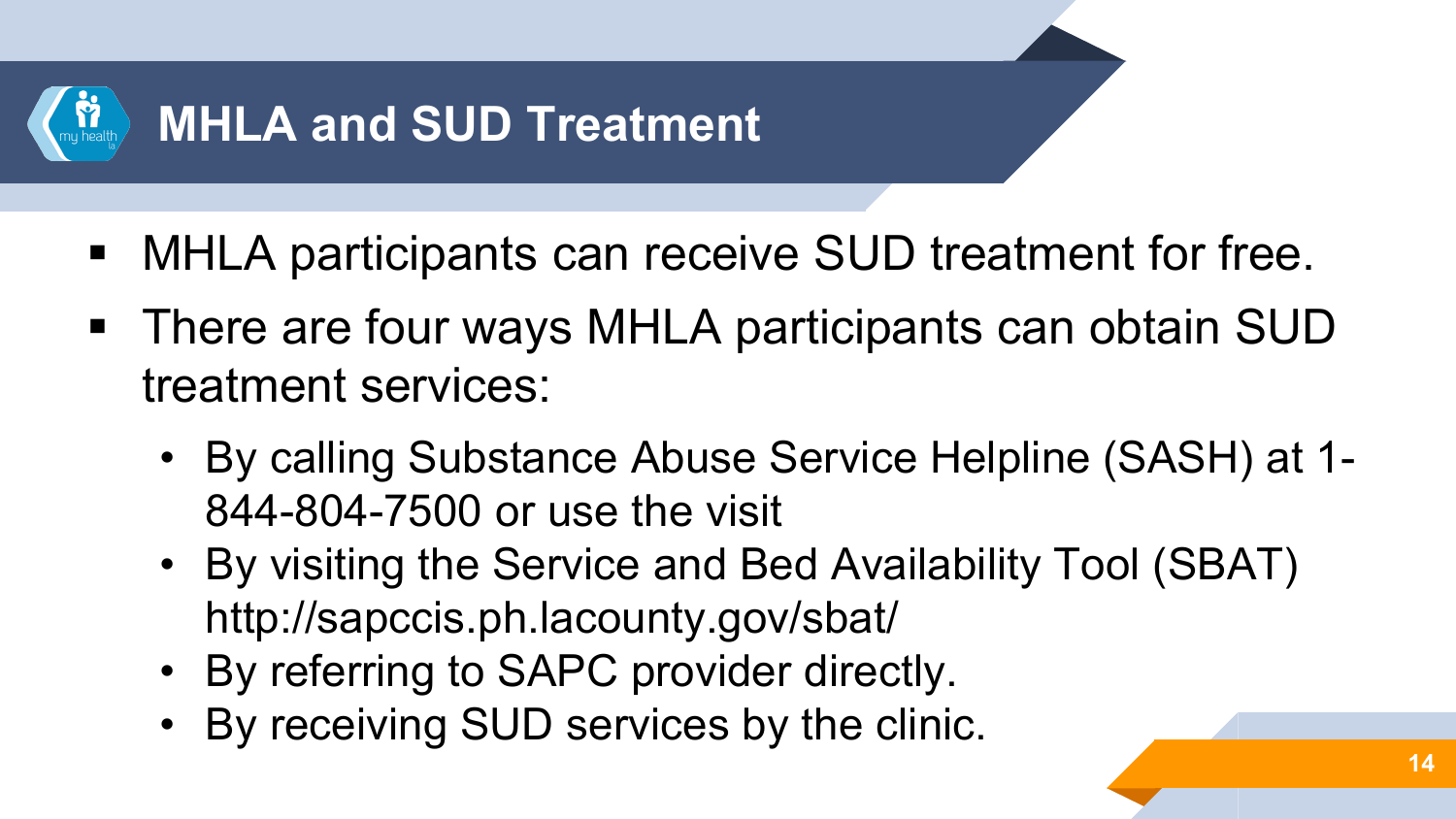

- MHLA participants can get free SUD Treatment --
	- Outpatient Treatment
	- Residential Treatment
	- Withdrawal Management
	- Opioid Treatment Programs
	- Medications for Addiction Treatment
	- Recovery Support Services
	- **Case Management**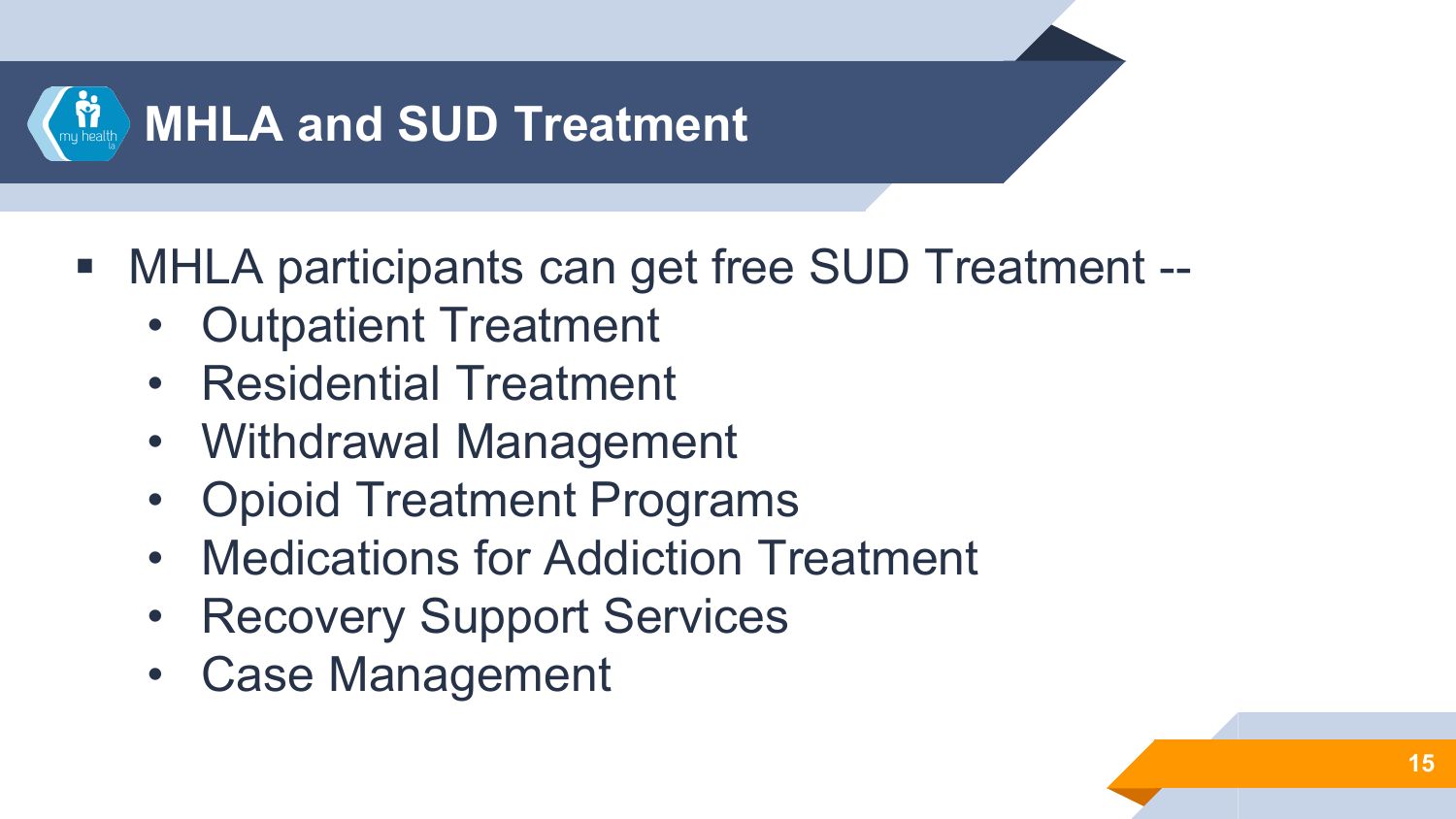# **Primary Drug Problem FY 19-20**

| <b>PRIMARY DRUG</b>      | N   | %     |
|--------------------------|-----|-------|
| Heroin                   | 17  | 1.9%  |
| Alcohol                  | 312 | 34.4% |
| Methamphetamine          | 495 | 54.5% |
| Cocaine                  | 13  | 1.4%  |
| Marijuana                | 39  | 4.3%  |
| <b>Prescription Drug</b> | 7   | 0.8%  |
| <b>Other Drug</b>        | 25  | 2.8%  |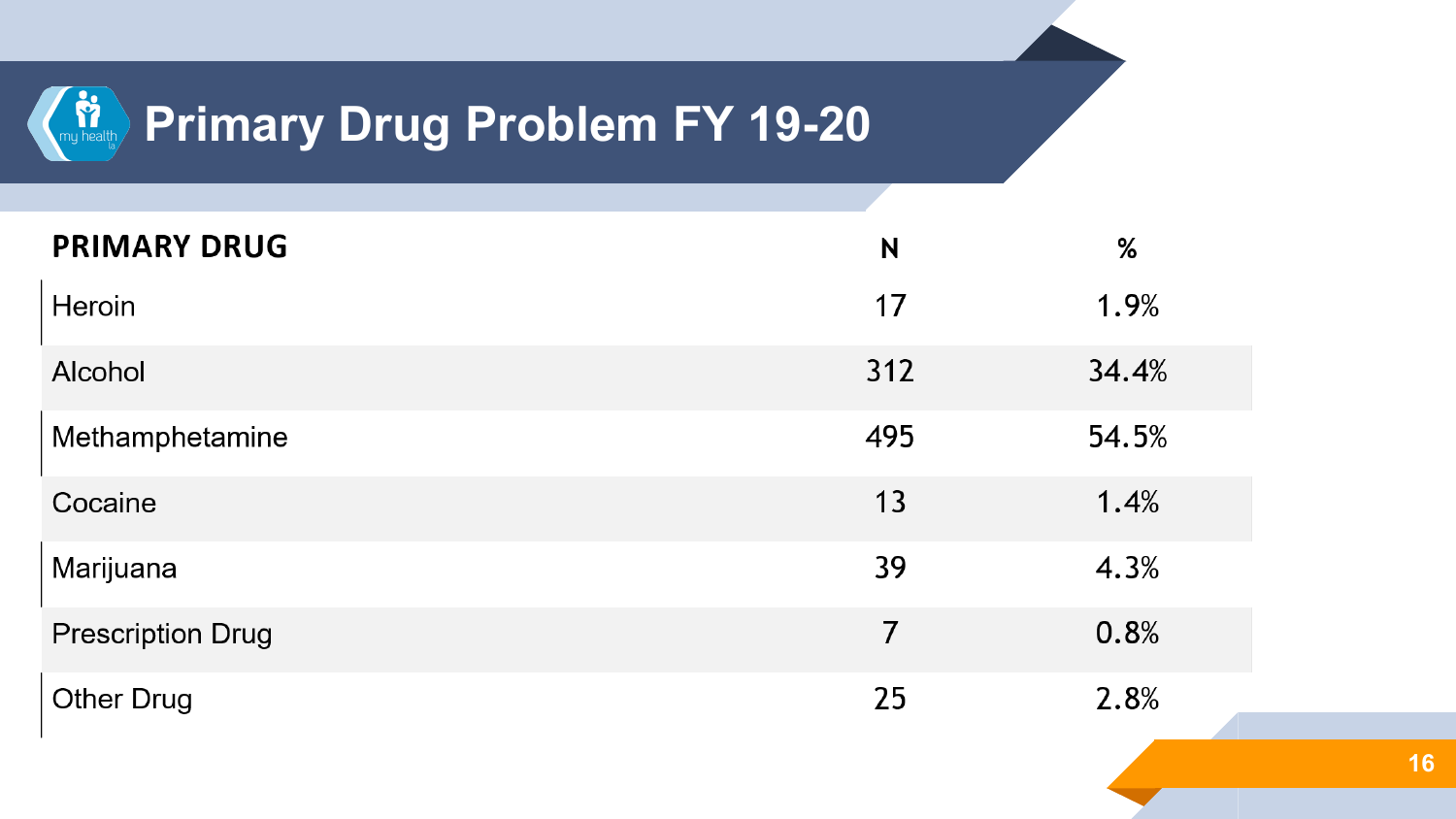#### $\sum_{m}$  health **MHLA Participants in SUD Treatment**

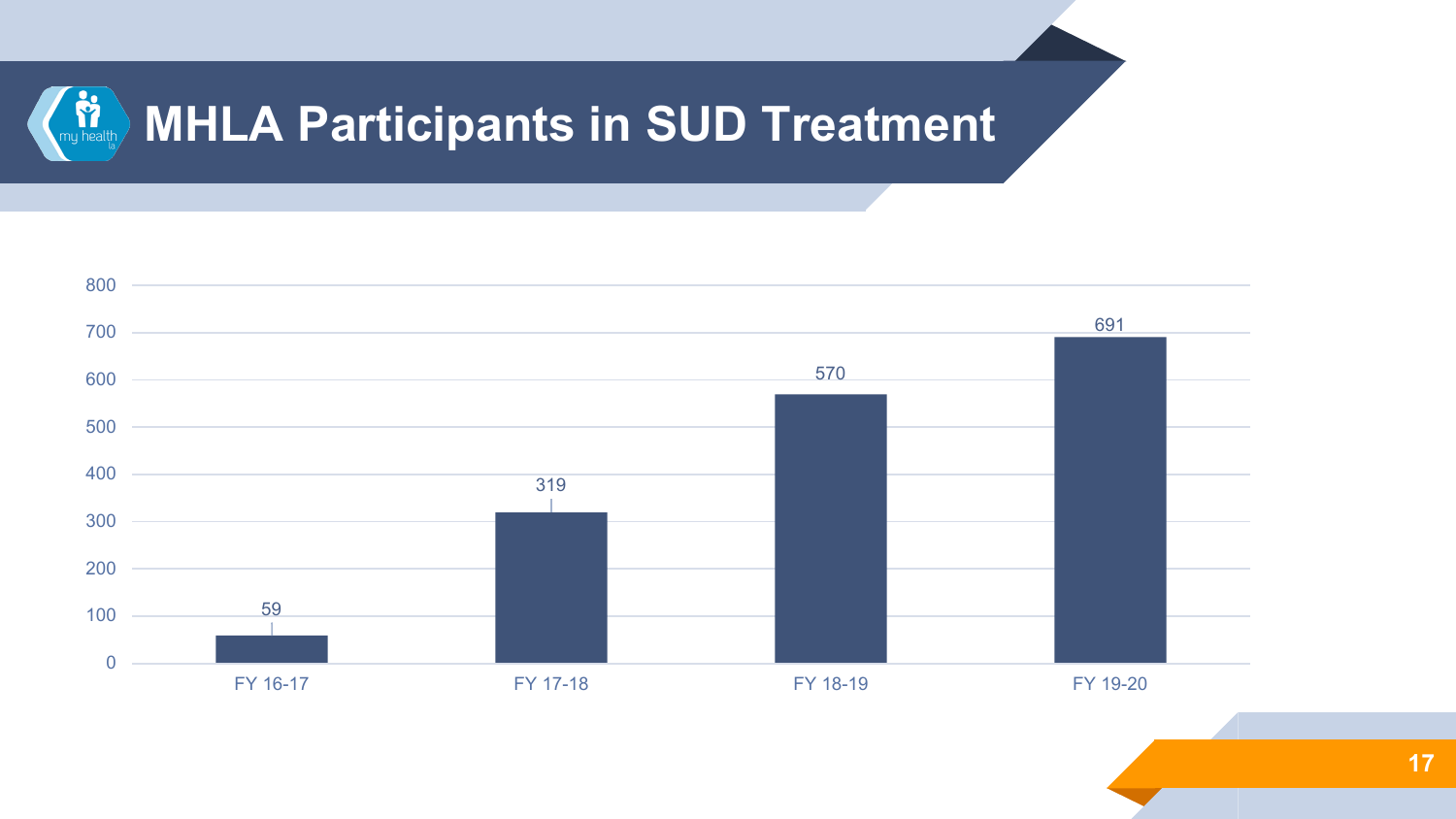

- **Implemented a pilot program in March 2020 for 5 SAPC** providers to enroll directly into MHLA's One-e-App enrollment system.
- MHLA website in Spanish and English that includes information availability of SUD services and how to access them.
- X-waiver training and certification for opioid-use disorder.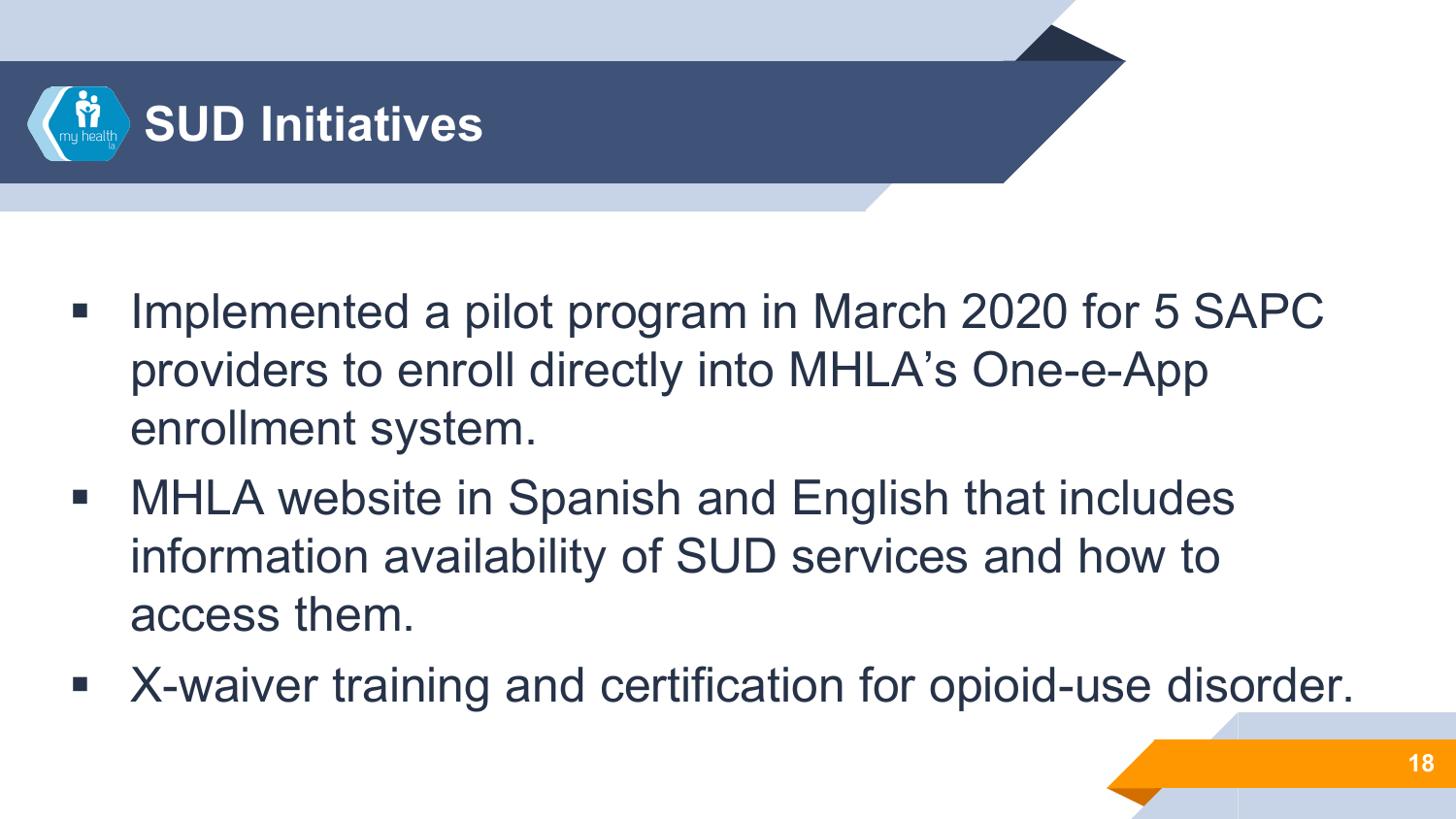

- FBS for historically difficult to serve.
- FBS participants must be eligible for or enrolled in MHLA services and meet medical necessity.
- **FBS** promotes treatment engagement and retention by meeting the participant where they are.
- **Four MHLA clinics partnered with SAPC providers.**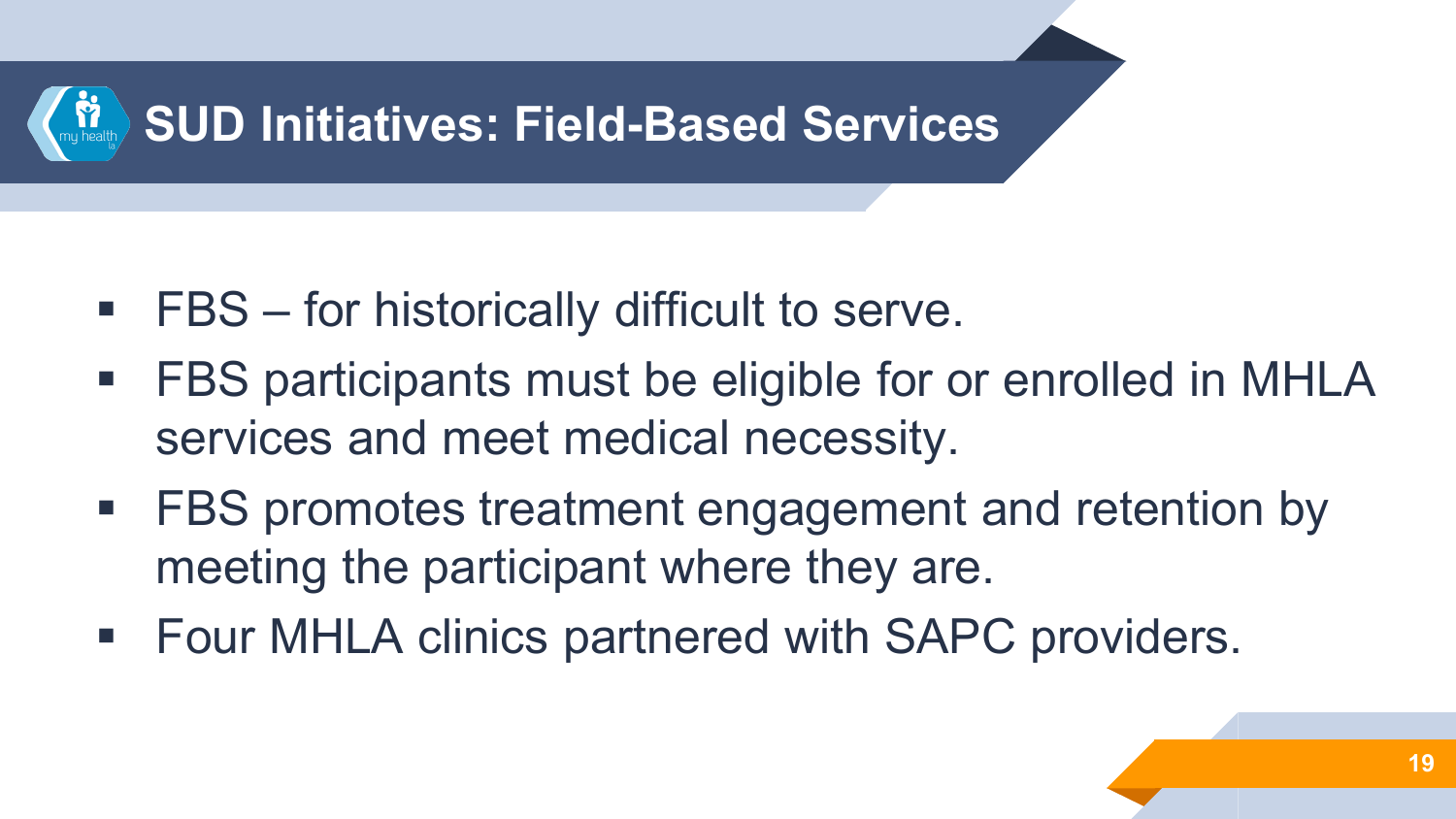

- When you see an uninsured client, don't forget to ask if they are in MHLA.
- **If they may be eligible, help them call Member** Services so they can get enrolled.
- Find a clinic here: <https://dhs.lacounty.gov/>

| <b>Find a Health Center or Hospital</b> |                                               |                        |  |
|-----------------------------------------|-----------------------------------------------|------------------------|--|
| <b>Zip Code</b>                         | <b>Services</b>                               |                        |  |
| 91030                                   | Primary Care - Adult Medicine<br>$\checkmark$ | <b>Find A Location</b> |  |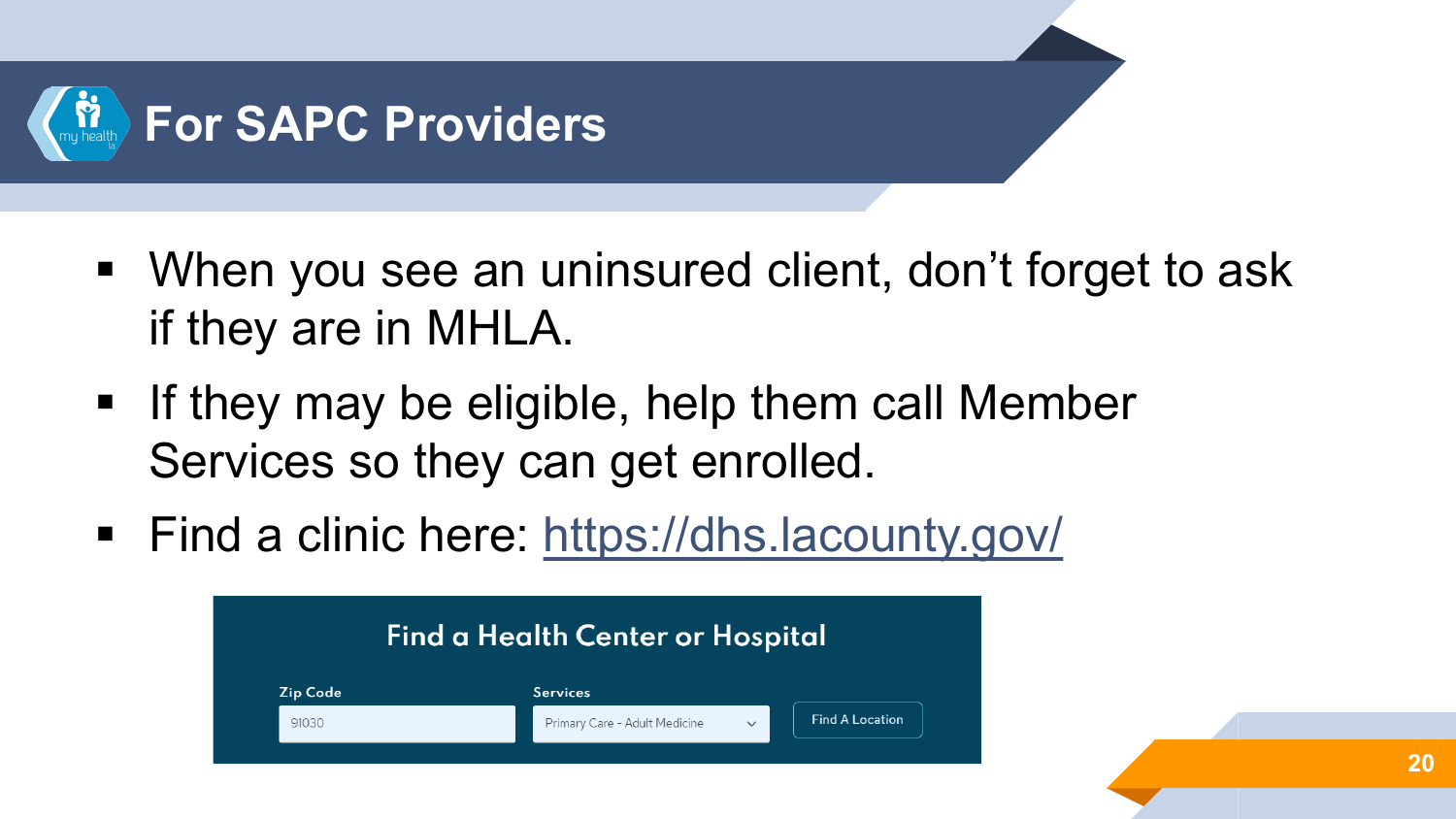





7:30 am-5:30 pm, Monday to Friday